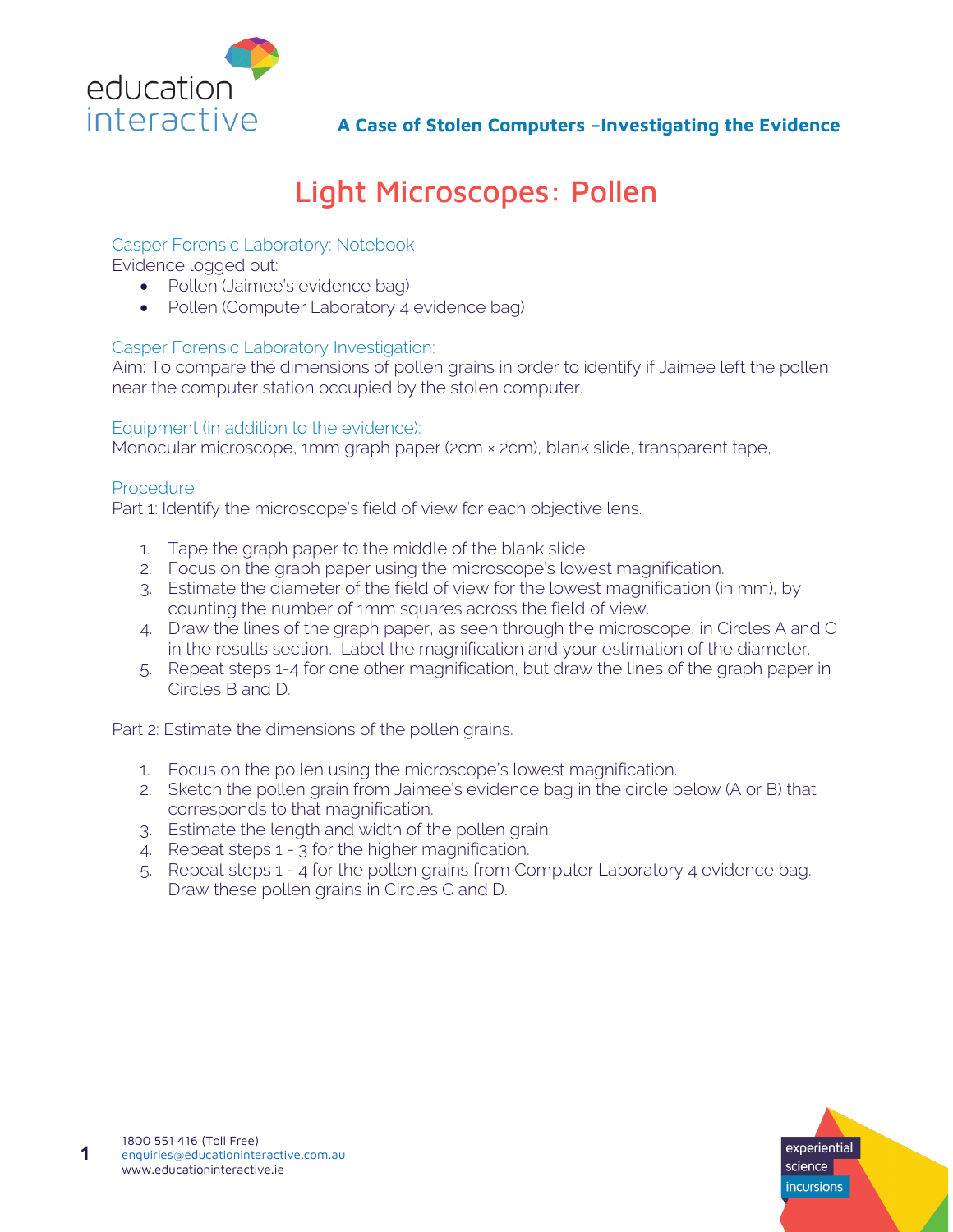

**Results** 





**incursions**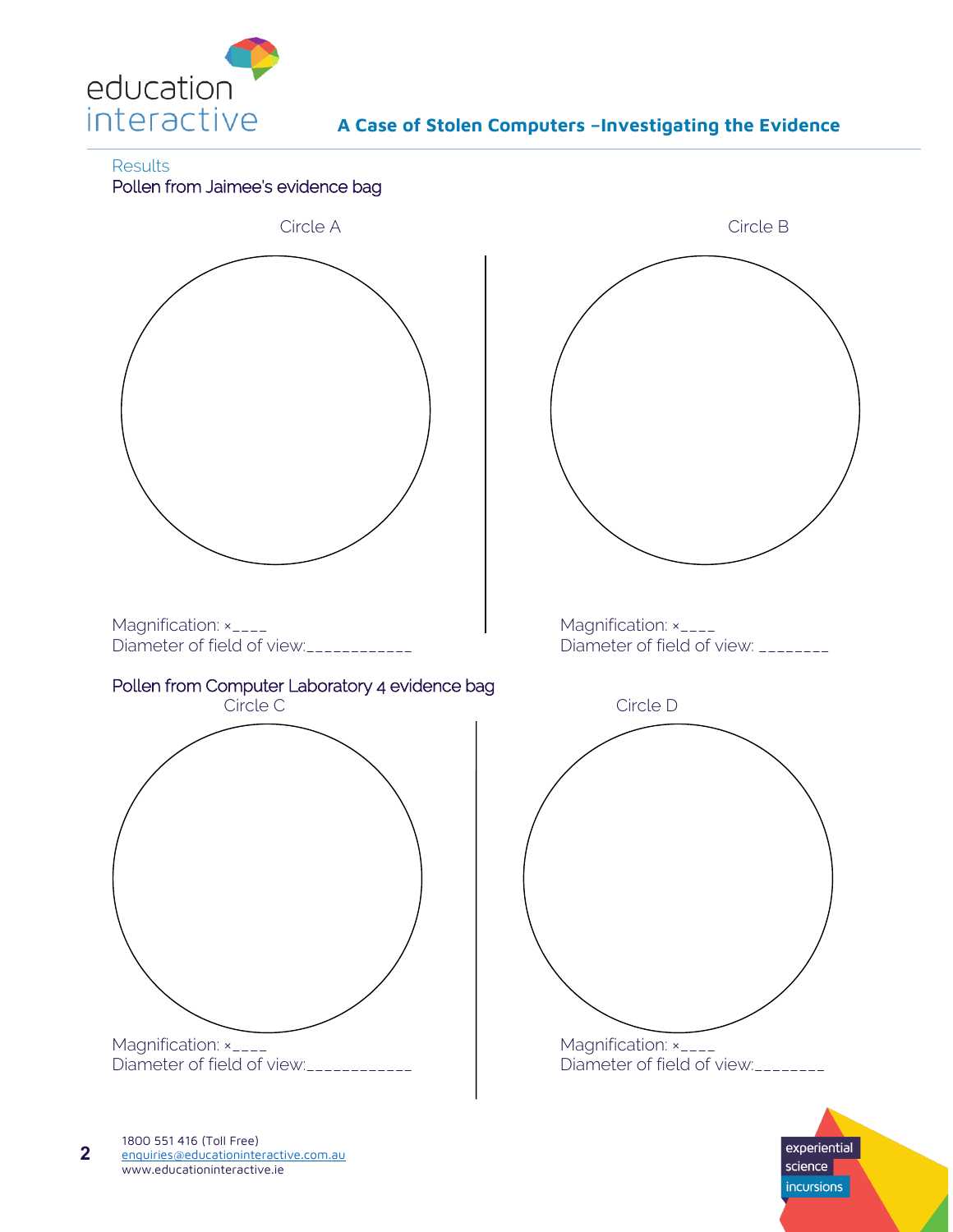

## **A Case of Stolen Computers –Investigating the Evidence**

Table 1: Estimation of the dimensions of the pollen grains.

| <b>Dimensions</b> | Pollen from Jaimee's<br>evidence bag | Pollen from Computer<br>Laboratory 4 evidence bag |
|-------------------|--------------------------------------|---------------------------------------------------|
| Width<br>(mm)     |                                      |                                                   |
| Length<br>(mm)    |                                      |                                                   |

Analysis of the results

Identify whether the pollen grains came from the same source.

Explain how this investigation has increased your understanding of events in Computer Laboratory 4 on the day of the crime.

Do you need to update your Evidence Summary?